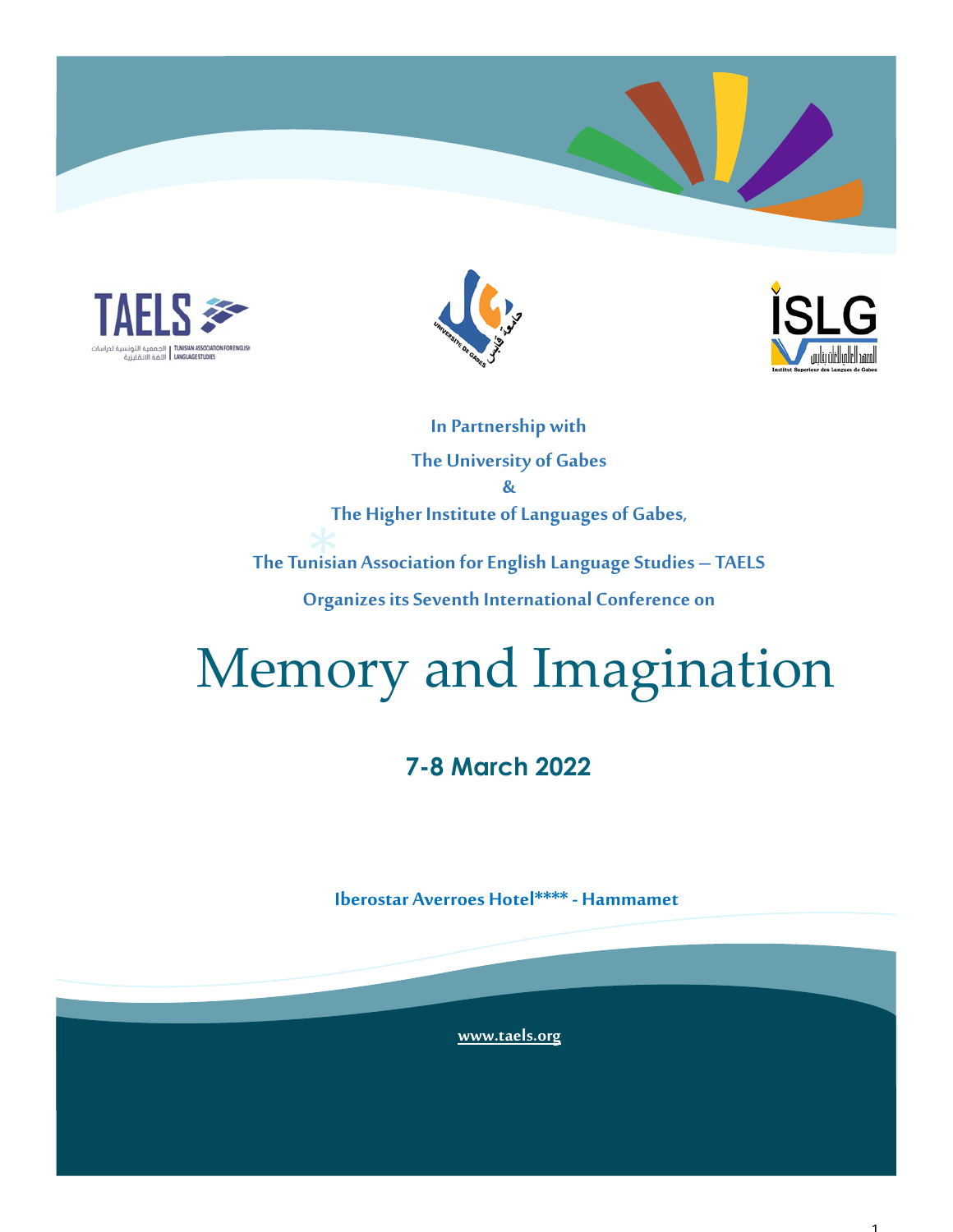**The Tunisian Association for English Language Studies (TAELS) TAELS Seventh International Conference on**

## **MEMORY & IMAGINATION**

**IBEROSTAR AVERROES HOTEL\*\*\*\* - HAMMAMET**

**7-8 March 2022**

## **CONFERENCE PROGRAM**

| $08:00 - 08:50$ | <b>Registration</b>                                     |
|-----------------|---------------------------------------------------------|
| $08:50 - 09:00$ | <b>Opening Speech - Yassine Najjar, TAELS President</b> |

#### **Keynote Address**

|                 | <b>Chair: Sadok Bouhlila</b>                                                                                       |
|-----------------|--------------------------------------------------------------------------------------------------------------------|
| $09:00 - 09:40$ | <b>Abdennebi Ben Beya:</b><br>Memory of the 'now': 'Pass it on' in the Contemporary Narrative of<br><b>Witness</b> |

#### **PANEL 1**

| <b>Chair: Ezzeddine Saidi</b> |                                                                                       |
|-------------------------------|---------------------------------------------------------------------------------------|
| $09:40 - 10:00$               | <b>Khaoula Ouni:</b>                                                                  |
|                               | Memory, Poetry, and Trauma                                                            |
| $10:00 - 10:20$               | <b>Asma Chahed:</b>                                                                   |
|                               | Memory, Trauma and Representations of War in Ernest Hemingway's A Farewell<br>to Arms |
| $10:20 - 10:40$               | <b>Faten Najjar:</b>                                                                  |
|                               | John Donne's "Satyre III": (Re)telling Trauma, (Re)defining Religious Identity        |
| $10:40 - 11:00$               | <b>Lilia Zouari:</b>                                                                  |
|                               | Trauma, Memory and Self-healing in Elif Shafak's The Bastard of Istanbul              |
| $11:00 - 11:10$               | <b>Discussion</b>                                                                     |
|                               |                                                                                       |

**11:10 – 11:30 Coffee break & Group photo**

#### **PANEL 2**

| <b>Chair: Abdennebi Ben Beya</b> |                                                                                                                               |
|----------------------------------|-------------------------------------------------------------------------------------------------------------------------------|
| $11:30 - 11:50$                  | <b>Imen Bassalah:</b><br>The Role of Historiography in Memory Reconstruction: Museums and Museum<br>Exhibitions as Case Study |
| $11:50 - 12:10$                  | <b>Fathia Jellad:</b><br>'Memoricide': Palestinian Identity in the Post 'Nakba' Era                                           |
| $12:10 - 12:30$                  | <b>Ines Kayel:</b><br>"Remember": The Collective Memory of the Religious Experience                                           |
| $12:30 - 12:50$                  | <b>Maroua Manaa:</b><br>Literature, Trauma and Memory: The Case of Irish Diaspora in North America                            |
| $12:50 - 13:00$                  | <b>Discussion</b>                                                                                                             |

**13.00 – 15:00 Lunch**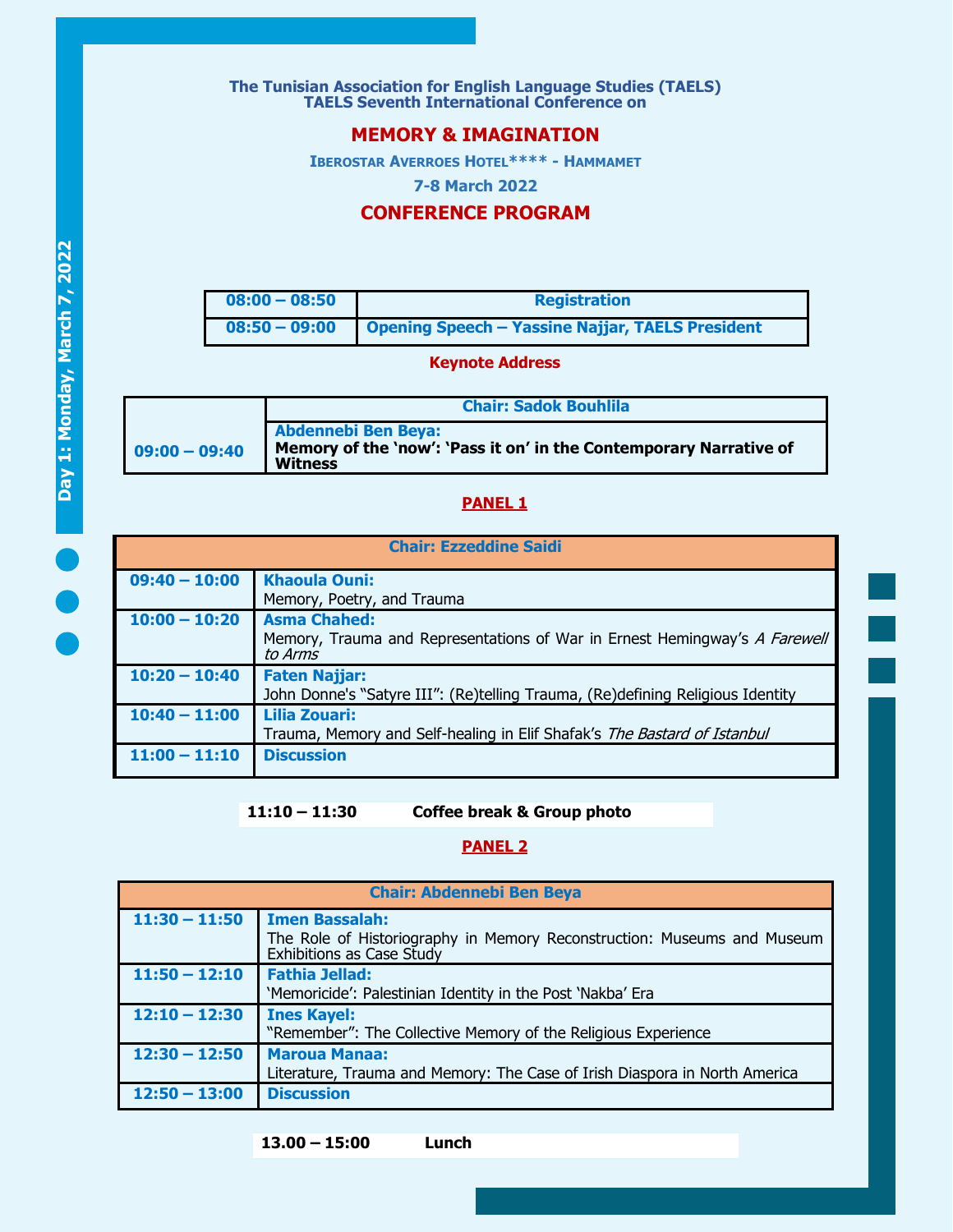# **PANEL 3**

| <b>Chair: Sadok Bouhlila</b> |                                                                                                                                                                                                                    |
|------------------------------|--------------------------------------------------------------------------------------------------------------------------------------------------------------------------------------------------------------------|
| $15:00 - 15:20$              | <b>Jonathan Clarke-West:</b><br>Memory and Imagination: The Production of the Absolute in Proust's A La Re-<br>cherche du Temps Perdu                                                                              |
| $15:20 - 15:40$              | <b>Rim Letaief:</b><br>The Obliteration of Native American Memory in Pursuit of the Imagined Land in<br><b>Colonial America</b>                                                                                    |
| $15:40 - 16:00$              | <b>Nada Ben Hammouda:</b><br>A War to be Fought, a History to be Painted: The Changing Gender Roles in<br>World War II Britain and their Reflection on Official War Paintings: The Visibility<br>of Subtle Changes |
| $16:00 - 16:20$              | <b>Maryem Bouzid:</b><br>Memory and Longing for the 'Lost and Gone' in the Poetry of Alfred Lord Tenny-<br>son                                                                                                     |
| $16:20 - 16:30$              | <b>Discussion</b>                                                                                                                                                                                                  |

# **PANEL 4**

| <b>Chair: Abdelhamid Rhaiem</b> |                                                                                                                                       |
|---------------------------------|---------------------------------------------------------------------------------------------------------------------------------------|
| $16:30 - 16:50$                 | <b>Ikram Arfi:</b><br>Memory Becoming through the Novel/Film                                                                          |
| $16:50 - 17:10$                 | <b>Ghada Mezghani:</b><br>Slumdog Millionaire: The Role of Memory, Imagination and Language in Making<br>Jamal Malik a Billionaire    |
| $17:10 - 17:30$                 | <b>Nickos Myrtou:</b><br>Narrating the Past: The Use of Sound and Editing in Documentaries Based on<br>Still Images and Found Footage |
| $17:30 - 17:50$                 | <b>Sarra Romdhane:</b><br>Digital Storytelling: Remembering and Moving forward from the Rwandan Geno-<br>cide in the Age of Instagram |
| $17:50 - 18:00$                 | <b>Discussion</b>                                                                                                                     |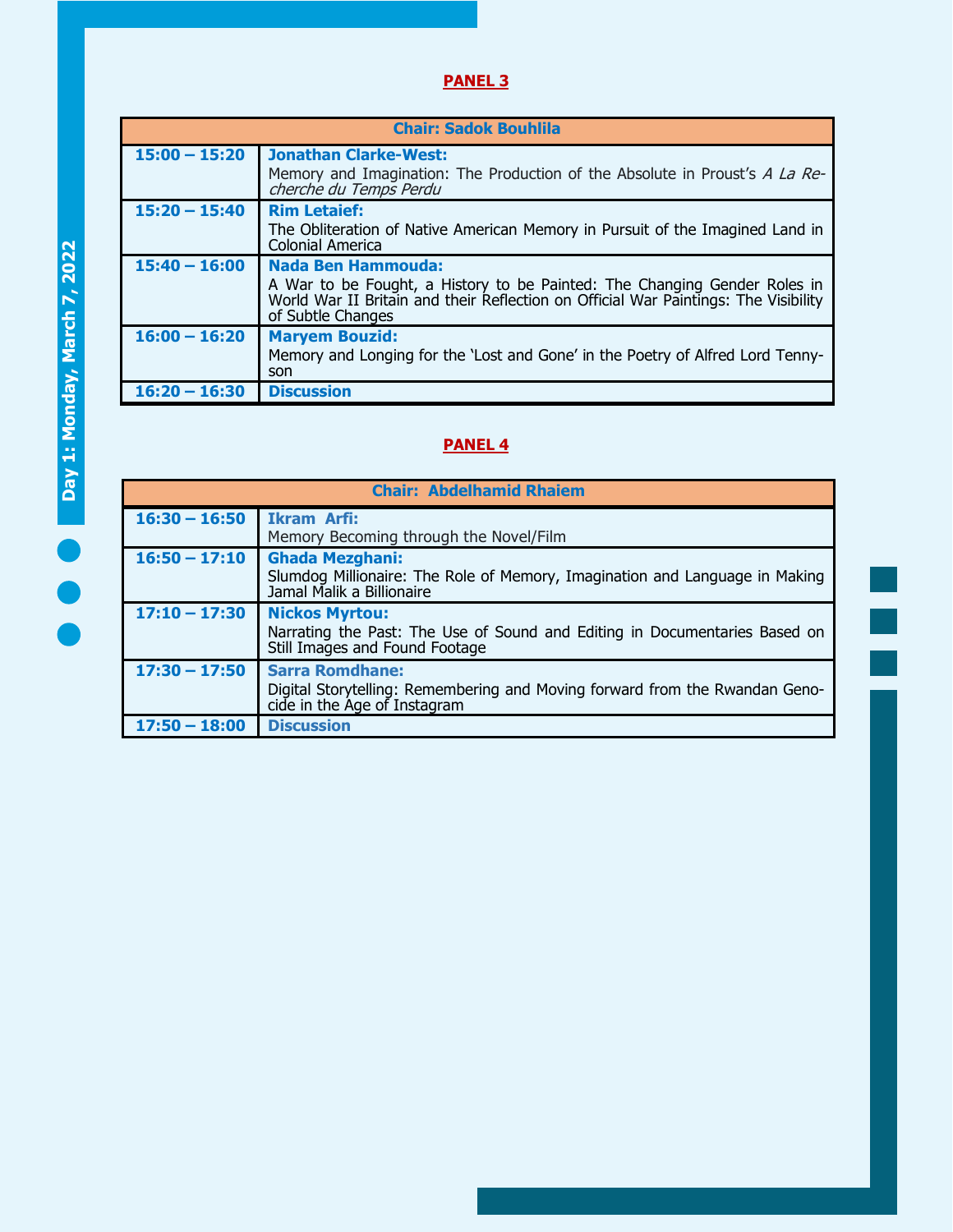## **Keynote Address**

|                 | <b>Chair: Abdennebi Benbeya</b>                                                                          |
|-----------------|----------------------------------------------------------------------------------------------------------|
| $09:00 - 09:40$ | <b>Sadok Bouhlila:</b><br>"Traumatic Memory and Imagination in Vonnegut's Slaughterhouse<br><b>Five"</b> |

# **PANEL 5**

| <b>Chair: Jawhar Dhouib</b> |                                                                                                                                                    |
|-----------------------------|----------------------------------------------------------------------------------------------------------------------------------------------------|
| $09:40 - 10:00$             | <b>Hajer Dhifallah:</b><br>Interrogating the Dichotomy between Memory and Imagination in Passing Nar-<br>rative in Jessie Redmon Fauset's Plum Bun |
| $10:00 - 10:20$             | <b>Emna Sfaihi:</b><br>The Distorted Re-membering of the Barbarian Girl in J.M. Coetzee's Waiting for<br>the Barbarians                            |
| $10:20 - 10:40$             | <b>Abdelkader Ben Rhit:</b><br>Writing from Memory: The Diasporic Chronotopes in Jhumpa Lahiri's Namesake                                          |
| $10:40 - 11:00$             | <b>Hatice Yurttas:</b><br>Eighteenth-century Novel: History, Fiction, Truth, Imagination, etc.                                                     |
| $11:00 - 11:10$             | <b>Discussion</b>                                                                                                                                  |

**11:10 – 11:30 Coffee break**

## **PANEL 6**

| <b>Chair: Yassine Najjar</b> |                                                                                                                           |
|------------------------------|---------------------------------------------------------------------------------------------------------------------------|
| $11:30 - 11:50$              | <b>Habiba Maddouri:</b><br>Memory and History in Ondaatje's The English Patient: Memory Splinters against<br>Totalization |
| $11:50 - 12:10$              | <b>Hayfa Mohdhi:</b><br>Power of Darkness: Conjuring a Collective Memory in Arthur Miller's The Crucible                  |
| $12:10 - 12:30$              | <b>Mohamed Nejib Hizi:</b><br>"The Past is the Present, Isn't It?": Long Day's Journey into Night as A Play of<br>Memory  |
| $12:30 - 12:50$              | <b>Asma Krifa:</b><br>Remembering the Mother (Culture) in Jamaica Kincaid's "In the Night"                                |
| $12:50 - 13:00$              | <b>Discussion</b>                                                                                                         |

**13:00 – 15:00 Lunch**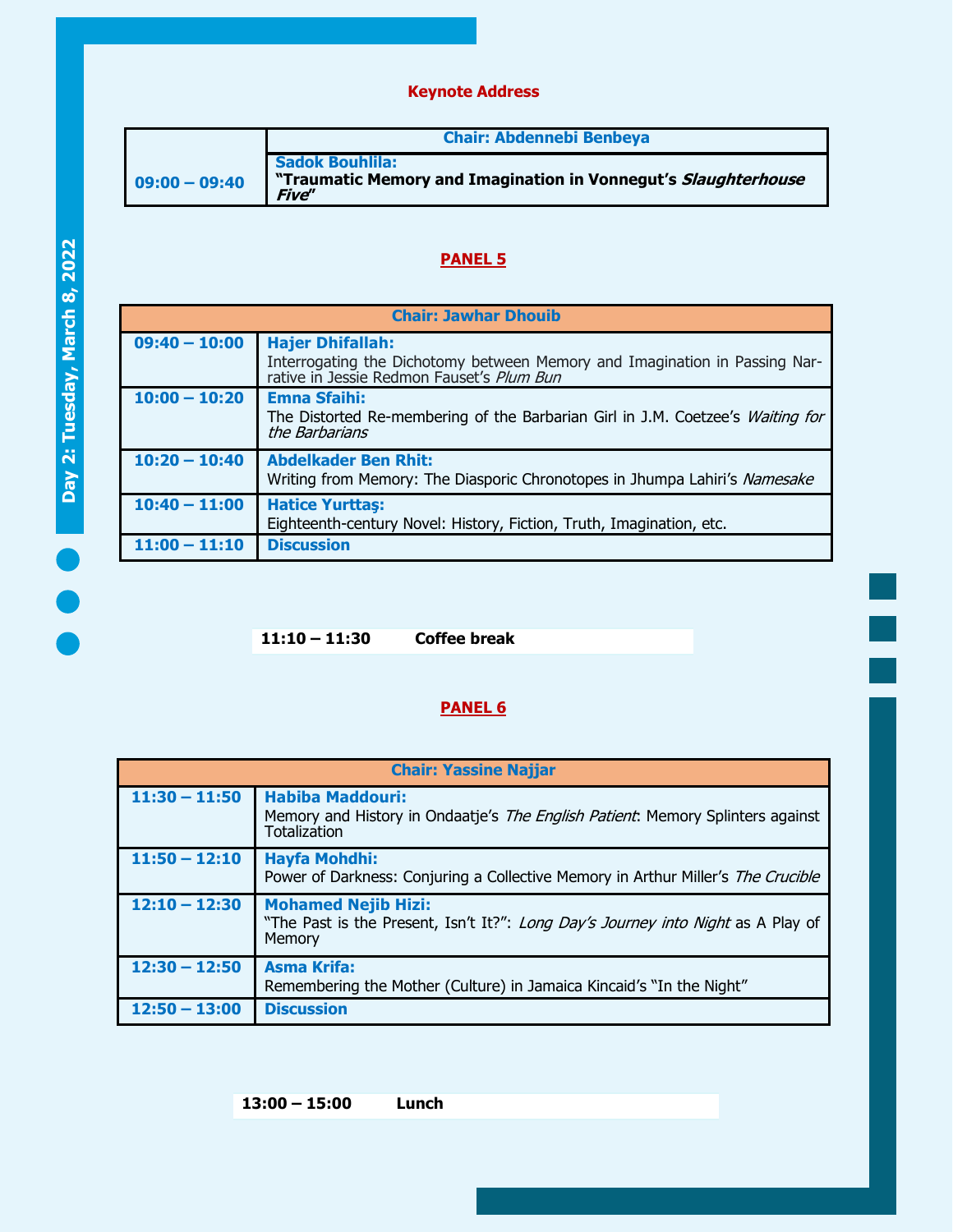# **PANEL 7**

| <b>Chair: Nickos Myrtou</b> |                                                                                                                                                                      |
|-----------------------------|----------------------------------------------------------------------------------------------------------------------------------------------------------------------|
| $15:00 - 15:20$             | <b>Mohamed Boubaker:</b><br>"Exile; an Ideal Space to Remember and Imagine"                                                                                          |
| $15:20 - 15:40$             | <b>Christakis Christofi:</b><br>"Hiroshima mon amour" et mémoire                                                                                                     |
| $15:40 - 16:00$             | <b>Hatem Ben Jemia:</b><br>Redefining the Narrative of National Memory in the Diasporic Arab Memoir: Hisham Matar: The Return: Fathers, Sons and the Land in Between |
| $16:00 - 16:20$             | <b>Soumaya Bouguerra:</b><br>The Arab Post-colonial Politics of National Memory                                                                                      |
| $16:20 - 16:30$             | <b>Assil Ghariri:</b><br>Memory and Imagination in Kazuo Ishiguro's The Unconsoled                                                                                   |
| $16:30 - 16:40$             | <b>Discussion</b>                                                                                                                                                    |

# **PANEL 8: ONLINE**

| <b>Chair: Mohamed Boubaker</b> |                                                                                                                                                   |
|--------------------------------|---------------------------------------------------------------------------------------------------------------------------------------------------|
| $16:40 - 17:00$                | <b>Olfa Gandouz:</b><br>'Why Can't I Remember Everything': Memory, Amnesia and Fantasy in Edward<br>Albee's Three Tall Women                      |
| $17:00 - 17:20$                | <b>Alice Ray:</b><br>Memory of the Future: Linguistic and Translation Analysis of "Story of Your<br>Life" by Ted Chiang                           |
| $17:20 - 17:40$                | <b>Oifaa Tribak:</b><br>The Use of New Technologies in Stimulating EFL Students' memory and Imagi-<br>nation in the Learning of Productive Skills |
| $17:40 - 18:00$                | <b>Rudolf Sárdi:</b><br>Recovering the Past in Vladimir Nabokov's Pnin                                                                            |
| $18:00 - 18:10$                | <b>Discussion</b>                                                                                                                                 |

**Concluding remarks**